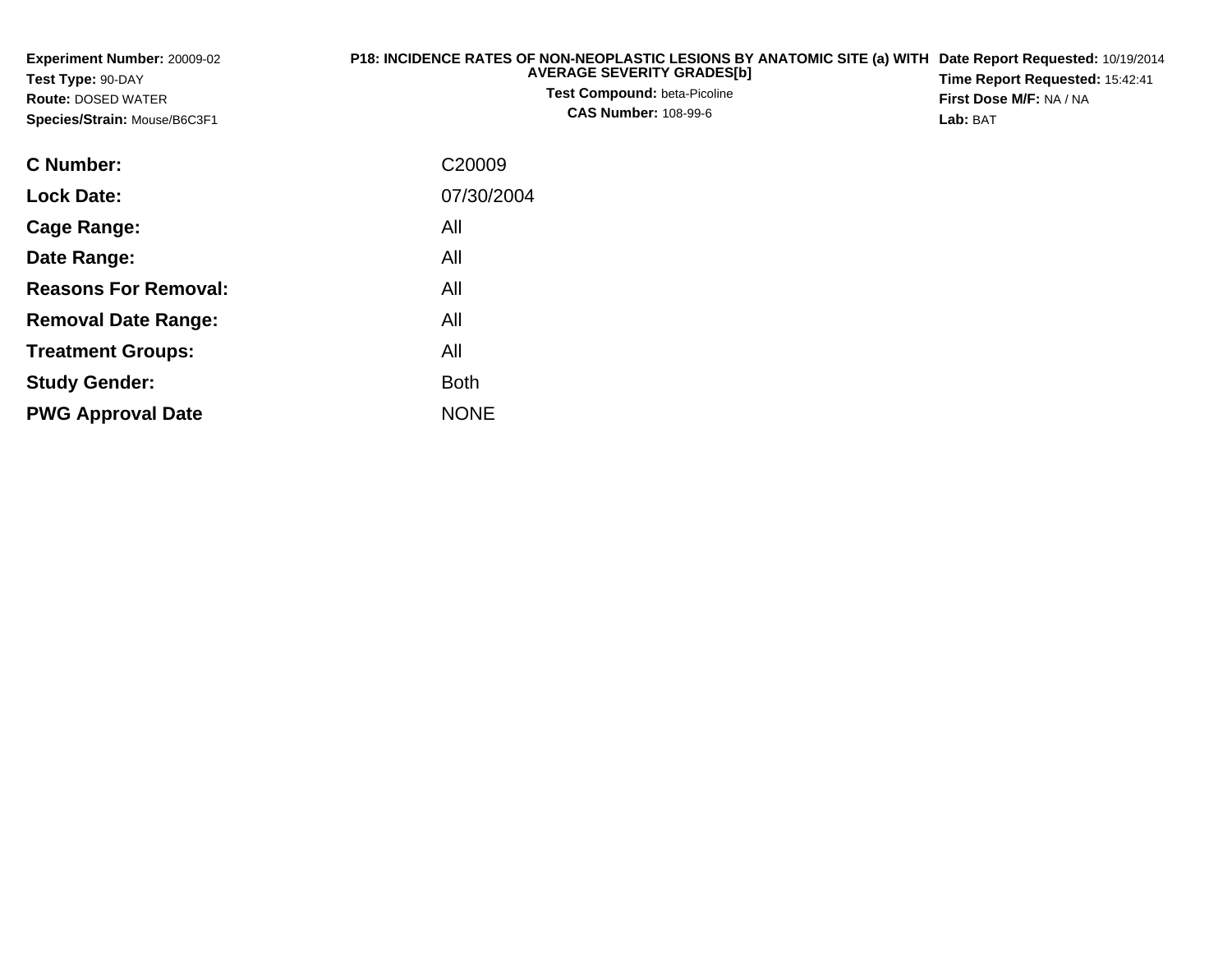| Experiment Number: 20009-02<br>Test Type: 90-DAY     |           | P18: INCIDENCE RATES OF NON-NEOPLASTIC LESIONS BY ANATOMIC SITE (a) WITH Date Report Requested: 10/19/2014<br>Time Report Requested: 15:42:41 |                         |                    |                    |           |
|------------------------------------------------------|-----------|-----------------------------------------------------------------------------------------------------------------------------------------------|-------------------------|--------------------|--------------------|-----------|
| <b>Route: DOSED WATER</b>                            |           | <b>AVERAGE SEVERITY GRADES[b]</b><br>Test Compound: beta-Picoline                                                                             | First Dose M/F: NA / NA |                    |                    |           |
| Species/Strain: Mouse/B6C3F1                         |           | <b>CAS Number: 108-99-6</b>                                                                                                                   | Lab: BAT                |                    |                    |           |
| <b>B6C3F1 Mouse MALE</b>                             | MG/L<br>0 | <b>MG/L</b><br><b>MG/L</b><br>78<br>156                                                                                                       |                         | <b>MG/L</b><br>312 | <b>MG/L</b><br>625 | 1250 MG/L |
| <b>Disposition Summary</b>                           |           |                                                                                                                                               |                         |                    |                    |           |
| <b>Animals Initially In Study</b>                    | 10        | 10                                                                                                                                            | 10                      | 10                 | 10                 | 10        |
| <b>Early Deaths</b>                                  |           |                                                                                                                                               |                         |                    |                    |           |
| <b>Survivors</b>                                     |           |                                                                                                                                               |                         |                    |                    |           |
| <b>Terminal Sacrifice</b>                            | 10        | 10                                                                                                                                            | 10                      | 10                 | 10                 | 10        |
| <b>Animals Examined Microscopically</b>              | 10        | 10                                                                                                                                            | 10                      | $10$               | 10                 | 10        |
| <b>ALIMENTARY SYSTEM</b>                             |           |                                                                                                                                               |                         |                    |                    |           |
| Esophagus                                            | (10)      | (0)                                                                                                                                           | (0)                     | (0)                | (0)                | (10)      |
| Gallbladder                                          | (10)      | (0)                                                                                                                                           | (0)                     | (0)                | (0)                | (10)      |
| Intestine Large, Cecum                               | (10)      | (0)                                                                                                                                           | (0)                     | (0)                | (0)                | (10)      |
| Intestine Large, Colon                               | (10)      | (0)                                                                                                                                           | (0)                     | (0)                | (0)                | (10)      |
| Intestine Large, Rectum                              | (10)      | (0)                                                                                                                                           | (0)                     | (0)                | (0)                | (10)      |
| Intestine Small, Duodenum                            | (10)      | (0)                                                                                                                                           | (0)                     | (0)                | (0)                | (10)      |
| Intestine Small, Ileum                               | (10)      | (0)                                                                                                                                           | (0)                     | (0)                | (0)                | (10)      |
| Intestine Small, Jejunum                             | (10)      | (0)                                                                                                                                           | (0)                     | (0)                | (0)                | (10)      |
| Liver                                                | (10)      | (0)                                                                                                                                           | (0)                     | (0)                | (0)                | (10)      |
| Inflammation, Chronic                                | 3[1.0]    |                                                                                                                                               |                         |                    |                    | 3[1.0]    |
| Pancreas                                             | (10)      | (0)                                                                                                                                           | (0)                     | (0)                | (0)                | (10)      |
| <b>Salivary Glands</b>                               | (10)      | (0)                                                                                                                                           | (0)                     | (0)                | (0)                | (10)      |
| Stomach, Forestomach                                 | (10)      | (0)                                                                                                                                           | (0)                     | (0)                | (0)                | (10)      |
| Stomach, Glandular                                   | (10)      | (0)                                                                                                                                           | (0)                     | (0)                | (0)                | (10)      |
| CARDIOVASCULAR SYSTEM                                |           |                                                                                                                                               |                         |                    |                    |           |
| <b>Blood Vessel</b>                                  | (9)       | (0)                                                                                                                                           | (0)                     | (0)                | (0)                | (10)      |
| Heart                                                | (10)      | (0)                                                                                                                                           | (0)                     | (0)                | (0)                | (10)      |
| Myocardium, Infiltration Cellular,<br>Mononuclear CI |           |                                                                                                                                               |                         |                    |                    | 2[1.0]    |
| <b>ENDOCRINE SYSTEM</b>                              |           |                                                                                                                                               |                         |                    |                    |           |
| <b>Adrenal Cortex</b>                                | (10)      | (0)                                                                                                                                           | (0)                     | (0)                | (0)                | (10)      |

a - Number of animals examined microscopically at site and number of animals with lesion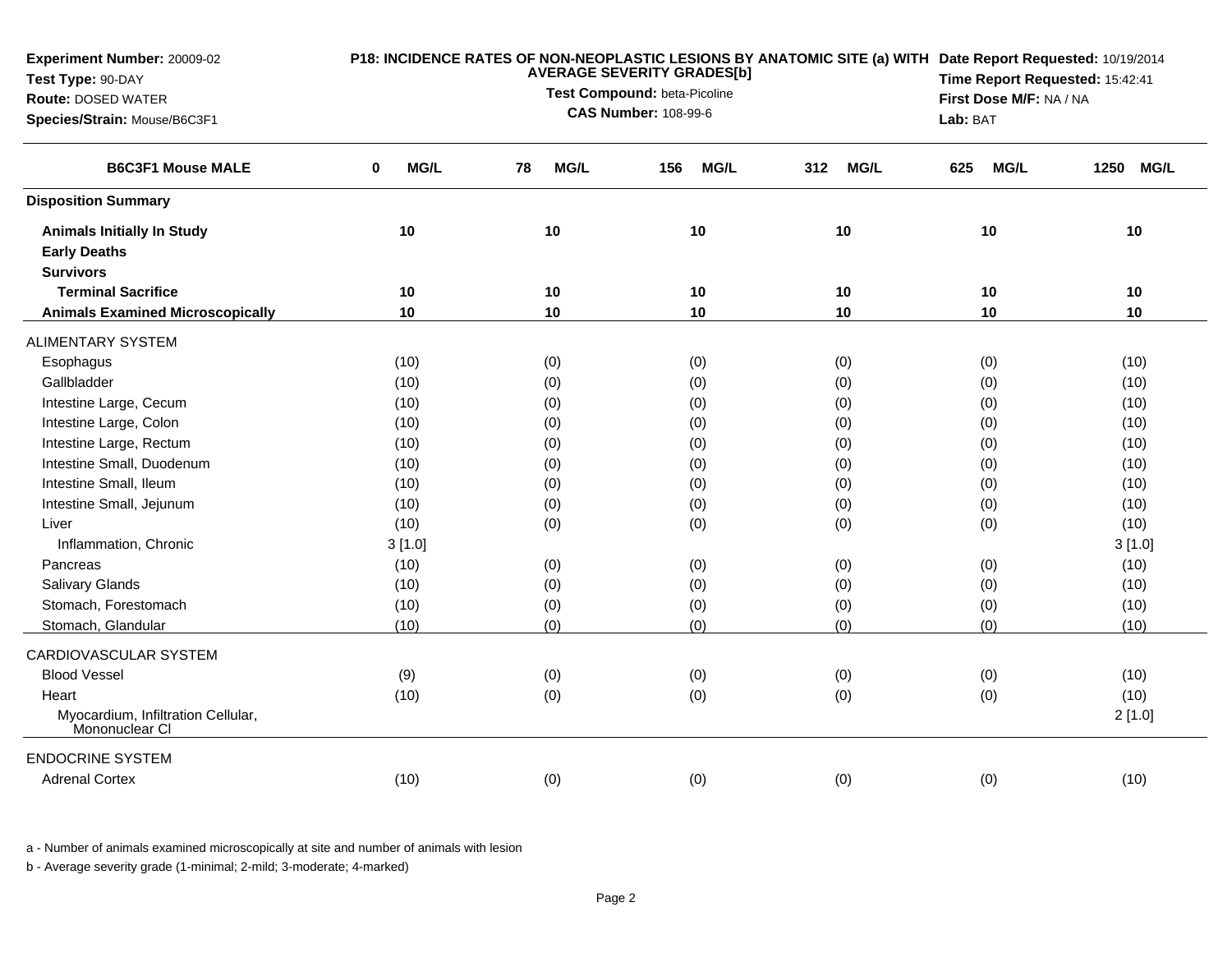| Experiment Number: 20009-02<br>Test Type: 90-DAY<br><b>Route: DOSED WATER</b><br>Species/Strain: Mouse/B6C3F1 |           | First Dose M/F: NA / NA<br>Lab: BAT | P18: INCIDENCE RATES OF NON-NEOPLASTIC LESIONS BY ANATOMIC SITE (a) WITH Date Report Requested: 10/19/2014<br>Time Report Requested: 15:42:41 |                    |                    |              |
|---------------------------------------------------------------------------------------------------------------|-----------|-------------------------------------|-----------------------------------------------------------------------------------------------------------------------------------------------|--------------------|--------------------|--------------|
| <b>B6C3F1 Mouse MALE</b>                                                                                      | MG/L<br>0 | 78<br><b>MG/L</b>                   | <b>MG/L</b><br>156                                                                                                                            | <b>MG/L</b><br>312 | 625<br><b>MG/L</b> | 1250 MG/L    |
| <b>Adrenal Medulla</b>                                                                                        | (10)      | (0)                                 | (0)                                                                                                                                           | (0)                | (0)                | (10)         |
| Islets, Pancreatic                                                                                            | (10)      | (0)                                 | (0)                                                                                                                                           | (0)                | (0)                | (10)         |
| Parathyroid Gland                                                                                             | (6)       | (0)                                 | (0)                                                                                                                                           | (0)                | (0)                | (9)          |
| Cyst                                                                                                          |           |                                     |                                                                                                                                               |                    |                    | $\mathbf{1}$ |
| <b>Pituitary Gland</b>                                                                                        | (7)       | (0)                                 | (0)                                                                                                                                           | (0)                | (0)                | (10)         |
| <b>Thyroid Gland</b>                                                                                          | (10)      | (0)                                 | (0)                                                                                                                                           | (0)                | (0)                | (10)         |
| Ectopic Thymus                                                                                                |           |                                     |                                                                                                                                               |                    |                    | $\mathbf{1}$ |
| <b>GENERAL BODY SYSTEM</b><br>None                                                                            |           |                                     |                                                                                                                                               |                    |                    |              |
| <b>GENITAL SYSTEM</b>                                                                                         |           |                                     |                                                                                                                                               |                    |                    |              |
| Epididymis                                                                                                    | (10)      | (0)                                 | (0)                                                                                                                                           | (0)                | (0)                | (10)         |
| <b>Preputial Gland</b>                                                                                        | (10)      | (0)                                 | (0)                                                                                                                                           | (0)                | (0)                | (10)         |
| Prostate                                                                                                      | (10)      | (0)                                 | (0)                                                                                                                                           | (0)                | (0)                | (10)         |
| Seminal Vesicle                                                                                               | (10)      | (0)                                 | (0)                                                                                                                                           | (0)                | (0)                | (10)         |
| <b>Testes</b>                                                                                                 | (10)      | (0)                                 | (0)                                                                                                                                           | (0)                | (0)                | (10)         |
| HEMATOPOIETIC SYSTEM                                                                                          |           |                                     |                                                                                                                                               |                    |                    |              |
| <b>Bone Marrow</b>                                                                                            | (10)      | (0)                                 | (0)                                                                                                                                           | (0)                | (0)                | (10)         |
| Lymph Node, Mandibular                                                                                        | (10)      | (0)                                 | (0)                                                                                                                                           | (0)                | (0)                | (9)          |
| Lymph Node, Mesenteric                                                                                        | (10)      | (0)                                 | (0)                                                                                                                                           | (0)                | (0)                | (10)         |
| Spleen                                                                                                        | (10)      | (0)                                 | (0)                                                                                                                                           | (0)                | (0)                | (10)         |
| Thymus                                                                                                        | (10)      | (0)                                 | (0)                                                                                                                                           | (0)                | (0)                | (10)         |
| <b>INTEGUMENTARY SYSTEM</b>                                                                                   |           |                                     |                                                                                                                                               |                    |                    |              |
| Skin                                                                                                          | (10)      | (0)                                 | (0)                                                                                                                                           | (0)                | (0)                | (10)         |
| MUSCULOSKELETAL SYSTEM                                                                                        |           |                                     |                                                                                                                                               |                    |                    |              |
| Bone                                                                                                          | (10)      | (0)                                 | (0)                                                                                                                                           | (0)                | (0)                | (10)         |
| NERVOUS SYSTEM                                                                                                |           |                                     |                                                                                                                                               |                    |                    |              |
| Brain                                                                                                         | (10)      | (0)                                 | (0)                                                                                                                                           | (0)                | (0)                | (10)         |

a - Number of animals examined microscopically at site and number of animals with lesion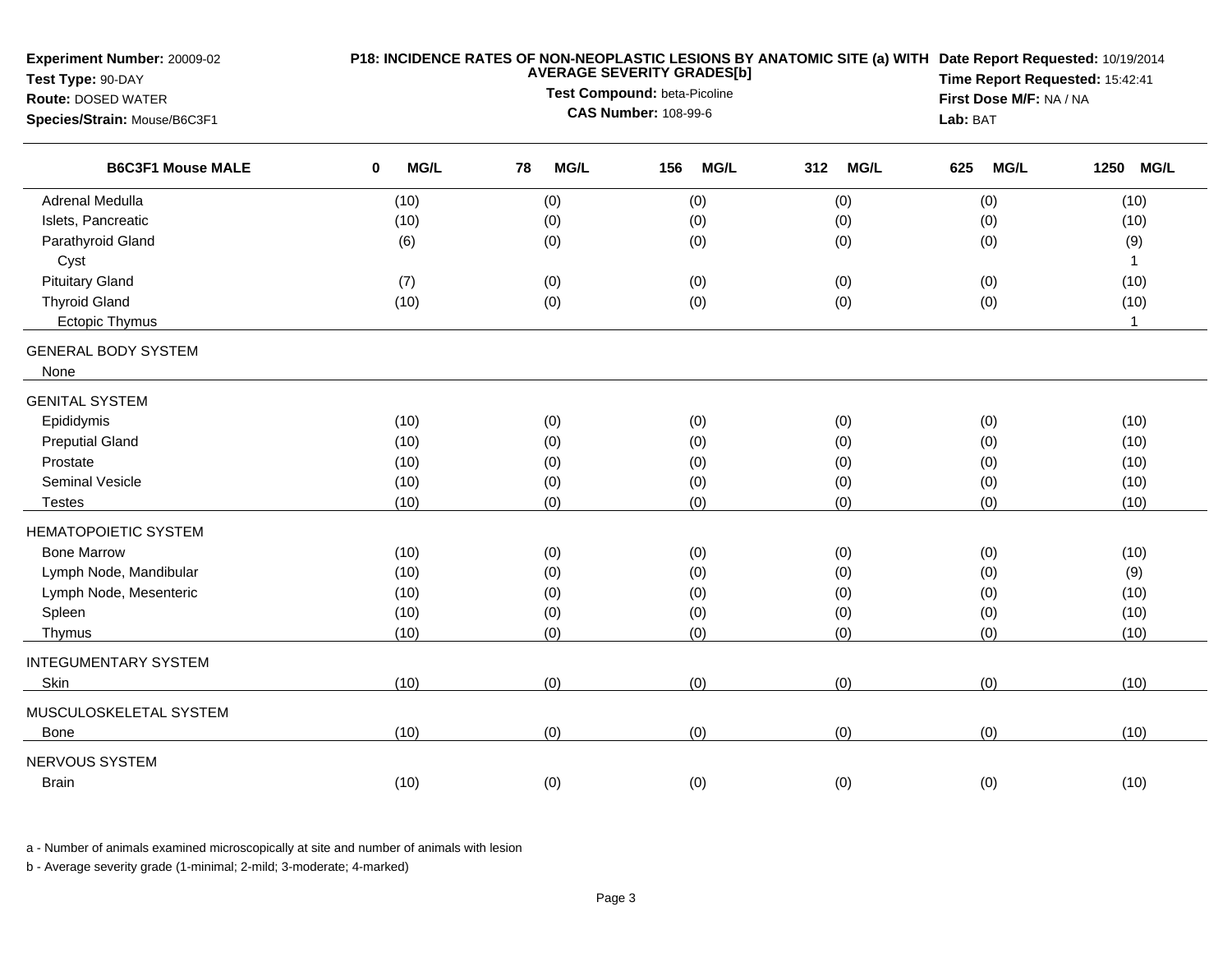| <b>Experiment Number: 20009-02</b><br>Test Type: 90-DAY<br><b>Route: DOSED WATER</b><br>Species/Strain: Mouse/B6C3F1 |                  | P18: INCIDENCE RATES OF NON-NEOPLASTIC LESIONS BY ANATOMIC SITE (a) WITH<br>Date Report Requested: 10/19/2014<br><b>AVERAGE SEVERITY GRADES[b]</b><br>Time Report Requested: 15:42:41<br>Test Compound: beta-Picoline<br>First Dose M/F: NA / NA<br><b>CAS Number: 108-99-6</b><br>Lab: BAT |                    |                    |                    |                     |  |  |
|----------------------------------------------------------------------------------------------------------------------|------------------|---------------------------------------------------------------------------------------------------------------------------------------------------------------------------------------------------------------------------------------------------------------------------------------------|--------------------|--------------------|--------------------|---------------------|--|--|
| <b>B6C3F1 Mouse MALE</b>                                                                                             | <b>MG/L</b><br>0 | 78<br><b>MG/L</b>                                                                                                                                                                                                                                                                           | <b>MG/L</b><br>156 | <b>MG/L</b><br>312 | <b>MG/L</b><br>625 | 1250<br><b>MG/L</b> |  |  |
| <b>Brain</b>                                                                                                         | (10)             | (0)                                                                                                                                                                                                                                                                                         | (0)                | (0)                | (0)                | (10)                |  |  |
| <b>RESPIRATORY SYSTEM</b>                                                                                            |                  |                                                                                                                                                                                                                                                                                             |                    |                    |                    |                     |  |  |
| Lung                                                                                                                 | (10)             | (0)                                                                                                                                                                                                                                                                                         | (0)                | (0)                | (0)                | (10)                |  |  |
| Inflammation                                                                                                         | 1[1.0]           |                                                                                                                                                                                                                                                                                             |                    |                    |                    |                     |  |  |
| Nose                                                                                                                 | (10)             | (0)                                                                                                                                                                                                                                                                                         | (0)<br>(0)         |                    | (0)                | (10)                |  |  |
| Trachea                                                                                                              | (10)             | (0)<br>(0)                                                                                                                                                                                                                                                                                  |                    | (0)                | (0)                | (10)                |  |  |
| SPECIAL SENSES SYSTEM                                                                                                |                  |                                                                                                                                                                                                                                                                                             |                    |                    |                    |                     |  |  |
| Eye                                                                                                                  | (10)             | (0)                                                                                                                                                                                                                                                                                         | (0)                | (0)                | (0)                | (10)                |  |  |
| <b>Harderian Gland</b>                                                                                               | (10)             | (0)                                                                                                                                                                                                                                                                                         | (0)                | (0)                | (0)                | (10)                |  |  |
| URINARY SYSTEM                                                                                                       |                  |                                                                                                                                                                                                                                                                                             |                    |                    |                    |                     |  |  |
| Kidney                                                                                                               | (10)             | (10)                                                                                                                                                                                                                                                                                        | (10)               | (10)               | (10)               | (10)                |  |  |
| Infiltration Cellular, Mononuclear CI                                                                                |                  |                                                                                                                                                                                                                                                                                             |                    | 1[1.0]             |                    | 2[1.0]              |  |  |
| Mineralization                                                                                                       | 2[1.0]           |                                                                                                                                                                                                                                                                                             |                    |                    |                    | 1[1.0]              |  |  |
| Nephropathy                                                                                                          | 1[1.0]           | 2[1.0]                                                                                                                                                                                                                                                                                      | 1 [1.0]            | 1[1.0]             | 2[1.0]             | 2[1.0]              |  |  |
| Renal Tubule, Casts Protein                                                                                          | 1[1.0]           |                                                                                                                                                                                                                                                                                             |                    |                    |                    |                     |  |  |
| <b>Urinary Bladder</b>                                                                                               | (10)             | (0)                                                                                                                                                                                                                                                                                         | (0)                | (0)                | (0)                | (10)                |  |  |

\*\*\*END OF MALE DATA\*\*\*

a - Number of animals examined microscopically at site and number of animals with lesion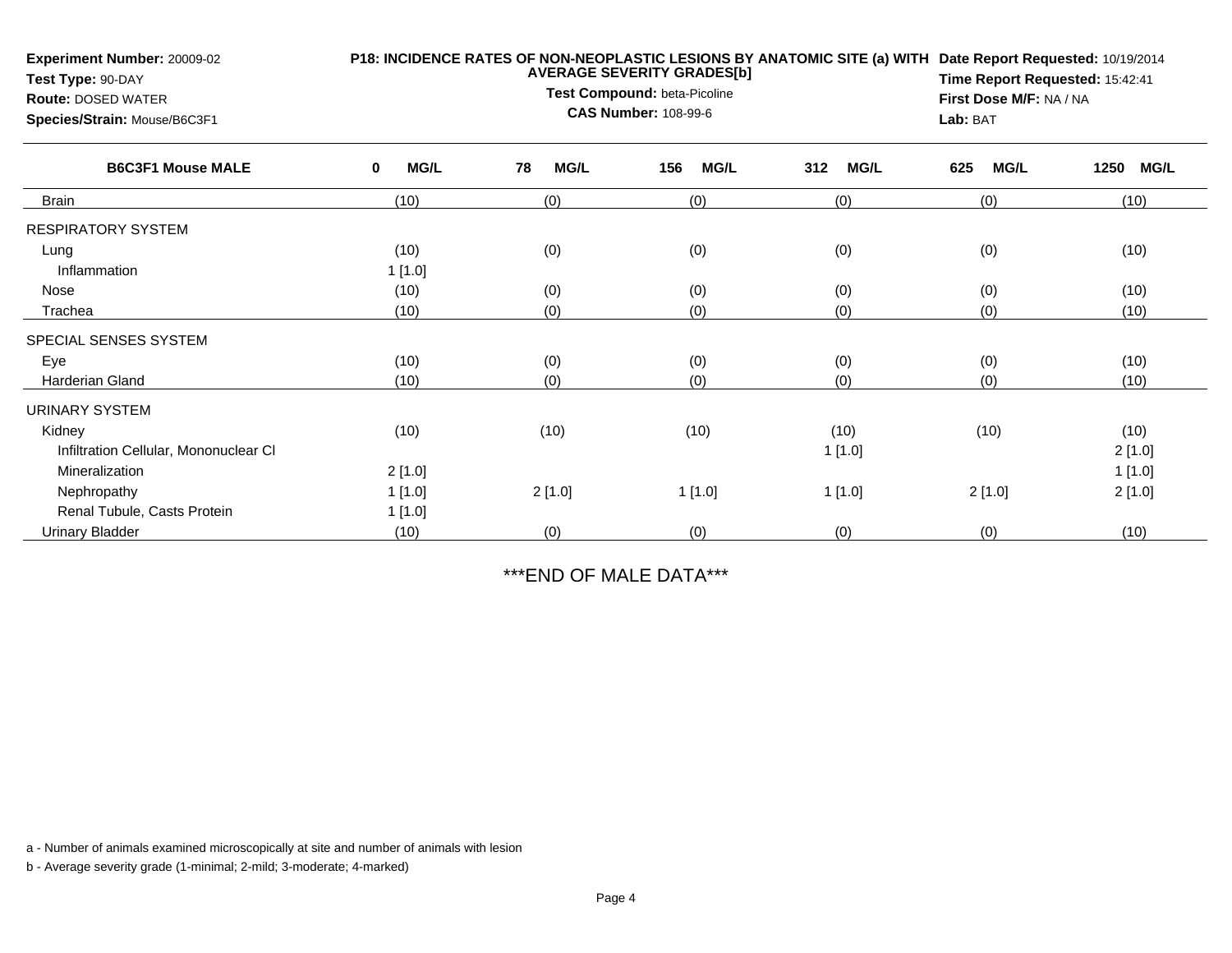| Experiment Number: 20009-02<br>Test Type: 90-DAY<br><b>Route: DOSED WATER</b><br>Species/Strain: Mouse/B6C3F1 |           | <b>AVERAGE SEVERITY GRADES[b]</b><br>Test Compound: beta-Picoline<br><b>CAS Number: 108-99-6</b> | P18: INCIDENCE RATES OF NON-NEOPLASTIC LESIONS BY ANATOMIC SITE (a) WITH Date Report Requested: 10/19/2014<br>Time Report Requested: 15:42:41<br>First Dose M/F: NA / NA<br>Lab: BAT |                    |                    |                     |
|---------------------------------------------------------------------------------------------------------------|-----------|--------------------------------------------------------------------------------------------------|--------------------------------------------------------------------------------------------------------------------------------------------------------------------------------------|--------------------|--------------------|---------------------|
| <b>B6C3F1 Mouse FEMALE</b>                                                                                    | MG/L<br>0 | MG/L<br>78                                                                                       | <b>MG/L</b><br>156                                                                                                                                                                   | <b>MG/L</b><br>312 | <b>MG/L</b><br>625 | <b>MG/L</b><br>1250 |
| <b>Disposition Summary</b>                                                                                    |           |                                                                                                  |                                                                                                                                                                                      |                    |                    |                     |
| <b>Animals Initially In Study</b><br><b>Early Deaths</b>                                                      | 10        | 10                                                                                               | 10                                                                                                                                                                                   | 10                 | 10                 | 10                  |
| <b>Survivors</b>                                                                                              |           |                                                                                                  |                                                                                                                                                                                      |                    |                    |                     |
| <b>Terminal Sacrifice</b>                                                                                     | 10        | 10                                                                                               | 10                                                                                                                                                                                   | 10                 | 10                 | 10                  |
| <b>Animals Examined Microscopically</b>                                                                       | 10        | 10                                                                                               | 10                                                                                                                                                                                   | 10                 | 10                 | 10                  |
| <b>ALIMENTARY SYSTEM</b>                                                                                      |           |                                                                                                  |                                                                                                                                                                                      |                    |                    |                     |
| Esophagus                                                                                                     | (10)      | (0)                                                                                              | (0)                                                                                                                                                                                  | (0)                | (0)                | (10)                |
| Gallbladder                                                                                                   | (10)      | (0)                                                                                              | (0)                                                                                                                                                                                  | (0)                | (0)                | (10)                |
| Intestine Large, Cecum                                                                                        | (10)      | (0)                                                                                              | (0)                                                                                                                                                                                  | (0)                | (0)                | (10)                |
| Intestine Large, Colon                                                                                        | (10)      | (0)                                                                                              | (0)                                                                                                                                                                                  | (0)                | (0)                | (10)                |
| Intestine Large, Rectum                                                                                       | (10)      | (0)                                                                                              | (0)                                                                                                                                                                                  | (0)                | (0)                | (10)                |
| Intestine Small, Duodenum                                                                                     | (10)      | (0)                                                                                              | (0)                                                                                                                                                                                  | (0)                | (0)                | (10)                |
| Intestine Small, Ileum                                                                                        | (10)      | (0)                                                                                              | (0)                                                                                                                                                                                  | (0)                | (0)                | (10)                |
| Intestine Small, Jejunum                                                                                      | (10)      | (0)                                                                                              | (0)                                                                                                                                                                                  | (0)                | (0)                | (10)                |
| Liver                                                                                                         | (10)      | (0)                                                                                              | (0)                                                                                                                                                                                  | (0)                | (0)                | (10)                |
| Inflammation, Chronic                                                                                         | 10 [1.0]  |                                                                                                  |                                                                                                                                                                                      |                    |                    | 5[1.0]              |
| Pancreas                                                                                                      | (10)      | (0)                                                                                              | (0)                                                                                                                                                                                  | (0)                | (0)                | (10)                |
| Infiltration Cellular, Mononuclear CI                                                                         | 1[1.0]    |                                                                                                  |                                                                                                                                                                                      |                    |                    |                     |
| Salivary Glands                                                                                               | (10)      | (0)                                                                                              | (0)                                                                                                                                                                                  | (0)                | (0)                | (10)                |
| Stomach, Forestomach                                                                                          | (10)      | (0)                                                                                              | (0)                                                                                                                                                                                  | (0)                | (0)                | (10)                |
| Stomach, Glandular                                                                                            | (10)      | (0)                                                                                              | (0)                                                                                                                                                                                  | (0)                | (0)                | (10)                |
| CARDIOVASCULAR SYSTEM                                                                                         |           |                                                                                                  |                                                                                                                                                                                      |                    |                    |                     |
| <b>Blood Vessel</b>                                                                                           | (10)      | (0)                                                                                              | (0)                                                                                                                                                                                  | (0)                | (0)                | (10)                |
| Heart                                                                                                         | (10)      | (0)                                                                                              | (0)                                                                                                                                                                                  | (0)                | (0)                | (10)                |
| <b>ENDOCRINE SYSTEM</b>                                                                                       |           |                                                                                                  |                                                                                                                                                                                      |                    |                    |                     |
| <b>Adrenal Cortex</b>                                                                                         | (10)      | (0)                                                                                              | (0)                                                                                                                                                                                  | (0)                | (0)                | (10)                |

a - Number of animals examined microscopically at site and number of animals with lesion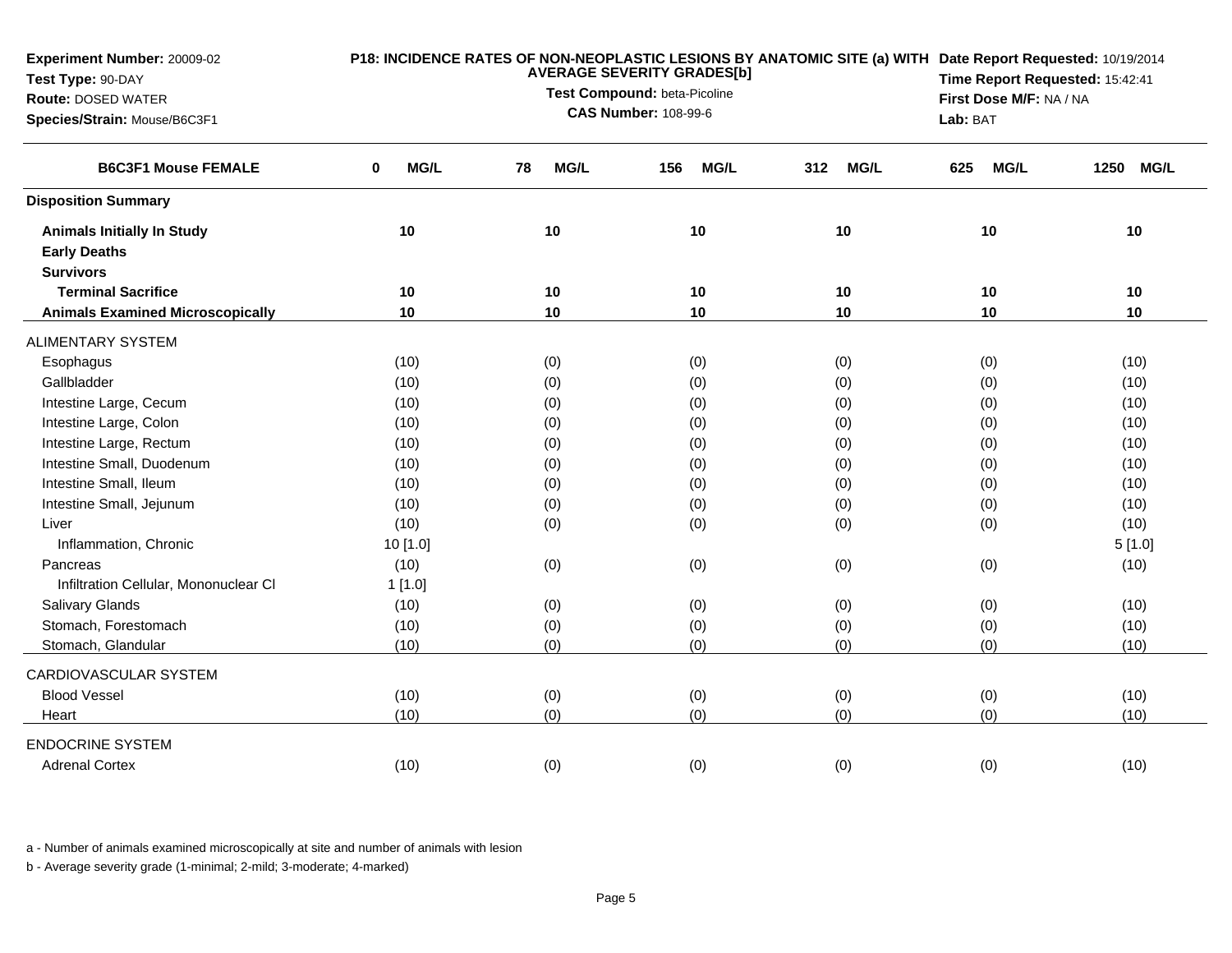| Experiment Number: 20009-02<br>Test Type: 90-DAY<br><b>Route: DOSED WATER</b> |   | P18: INCIDENCE RATES OF NON-NEOPLASTIC LESIONS BY ANATOMIC SITE (a) WITH Date Report Requested: 10/19/2014<br><b>AVERAGE SEVERITY GRADES[b]</b><br>Test Compound: beta-Picoline |    |             |     |             |     |             | Time Report Requested: 15:42:41<br>First Dose M/F: NA / NA |             |        |             |
|-------------------------------------------------------------------------------|---|---------------------------------------------------------------------------------------------------------------------------------------------------------------------------------|----|-------------|-----|-------------|-----|-------------|------------------------------------------------------------|-------------|--------|-------------|
| Species/Strain: Mouse/B6C3F1<br><b>B6C3F1 Mouse FEMALE</b>                    |   | <b>CAS Number: 108-99-6</b>                                                                                                                                                     |    |             |     |             |     |             |                                                            | Lab: BAT    |        |             |
|                                                                               | 0 | MG/L                                                                                                                                                                            | 78 | <b>MG/L</b> | 156 | <b>MG/L</b> | 312 | <b>MG/L</b> | 625                                                        | <b>MG/L</b> | 1250   | <b>MG/L</b> |
| Adrenal Medulla                                                               |   | (10)                                                                                                                                                                            |    | (0)         |     | (0)         |     | (0)         |                                                            | (0)         | (10)   |             |
| Islets, Pancreatic                                                            |   | (10)                                                                                                                                                                            |    | (0)         |     | (0)         |     | (0)         |                                                            | (0)         | (10)   |             |
| Parathyroid Gland                                                             |   | (7)                                                                                                                                                                             |    | (0)         |     | (0)         |     | (0)         |                                                            | (0)         | (8)    |             |
| <b>Pituitary Gland</b>                                                        |   | (10)                                                                                                                                                                            |    | (0)         |     | (0)         |     | (0)         |                                                            | (0)         | (9)    |             |
| <b>Thyroid Gland</b>                                                          |   | (10)                                                                                                                                                                            |    | (0)         |     | (0)         |     | (0)         |                                                            | (0)         | (10)   |             |
| <b>GENERAL BODY SYSTEM</b>                                                    |   |                                                                                                                                                                                 |    |             |     |             |     |             |                                                            |             |        |             |
| None                                                                          |   |                                                                                                                                                                                 |    |             |     |             |     |             |                                                            |             |        |             |
| <b>GENITAL SYSTEM</b>                                                         |   |                                                                                                                                                                                 |    |             |     |             |     |             |                                                            |             |        |             |
| <b>Clitoral Gland</b>                                                         |   | (9)                                                                                                                                                                             |    | (0)         |     | (0)         |     | (0)         |                                                            | (0)         | (10)   |             |
| Ovary                                                                         |   | (10)                                                                                                                                                                            |    | (0)         |     | (0)         |     | (0)         |                                                            | (0)         | (10)   |             |
| Uterus                                                                        |   | (10)                                                                                                                                                                            |    | (0)         |     | (0)         |     | (0)         |                                                            | (0)         | (10)   |             |
| Endometrium, Hyperplasia, Cystic                                              |   |                                                                                                                                                                                 |    |             |     |             |     |             |                                                            |             | 1[1.0] |             |
| <b>HEMATOPOIETIC SYSTEM</b>                                                   |   |                                                                                                                                                                                 |    |             |     |             |     |             |                                                            |             |        |             |
| <b>Bone Marrow</b>                                                            |   | (10)                                                                                                                                                                            |    | (0)         |     | (0)         |     | (0)         |                                                            | (0)         | (10)   |             |
| Lymph Node, Mandibular                                                        |   | (10)                                                                                                                                                                            |    | (0)         |     | (0)         |     | (0)         |                                                            | (0)         | (8)    |             |
| Lymph Node, Mesenteric                                                        |   | (10)                                                                                                                                                                            |    | (0)         |     | (0)         |     | (0)         |                                                            | (0)         | (10)   |             |
| Spleen                                                                        |   | (10)                                                                                                                                                                            |    | (0)         |     | (0)         |     | (0)         |                                                            | (0)         | (10)   |             |
| Thymus                                                                        |   | (10)                                                                                                                                                                            |    | (0)         |     | (0)         |     | (0)         |                                                            | (0)         | (10)   |             |
| <b>INTEGUMENTARY SYSTEM</b>                                                   |   |                                                                                                                                                                                 |    |             |     |             |     |             |                                                            |             |        |             |
| <b>Mammary Gland</b>                                                          |   | (10)                                                                                                                                                                            |    | (0)         |     | (0)         |     | (0)         |                                                            | (0)         | (10)   |             |
| Skin                                                                          |   | (10)                                                                                                                                                                            |    | (0)         |     | (0)         |     | (0)         |                                                            | (0)         | (10)   |             |
| MUSCULOSKELETAL SYSTEM                                                        |   |                                                                                                                                                                                 |    |             |     |             |     |             |                                                            |             |        |             |
| <b>Bone</b>                                                                   |   | (10)                                                                                                                                                                            |    | (0)         |     | (0)         |     | (0)         |                                                            | (0)         | (10)   |             |
| NERVOUS SYSTEM                                                                |   |                                                                                                                                                                                 |    |             |     |             |     |             |                                                            |             |        |             |
| <b>Brain</b>                                                                  |   | (10)                                                                                                                                                                            |    | (0)         |     | (0)         |     | (0)         |                                                            | (0)         | (10)   |             |
|                                                                               |   |                                                                                                                                                                                 |    |             |     |             |     |             |                                                            |             |        |             |

RESPIRATORY SYSTEM

a - Number of animals examined microscopically at site and number of animals with lesion